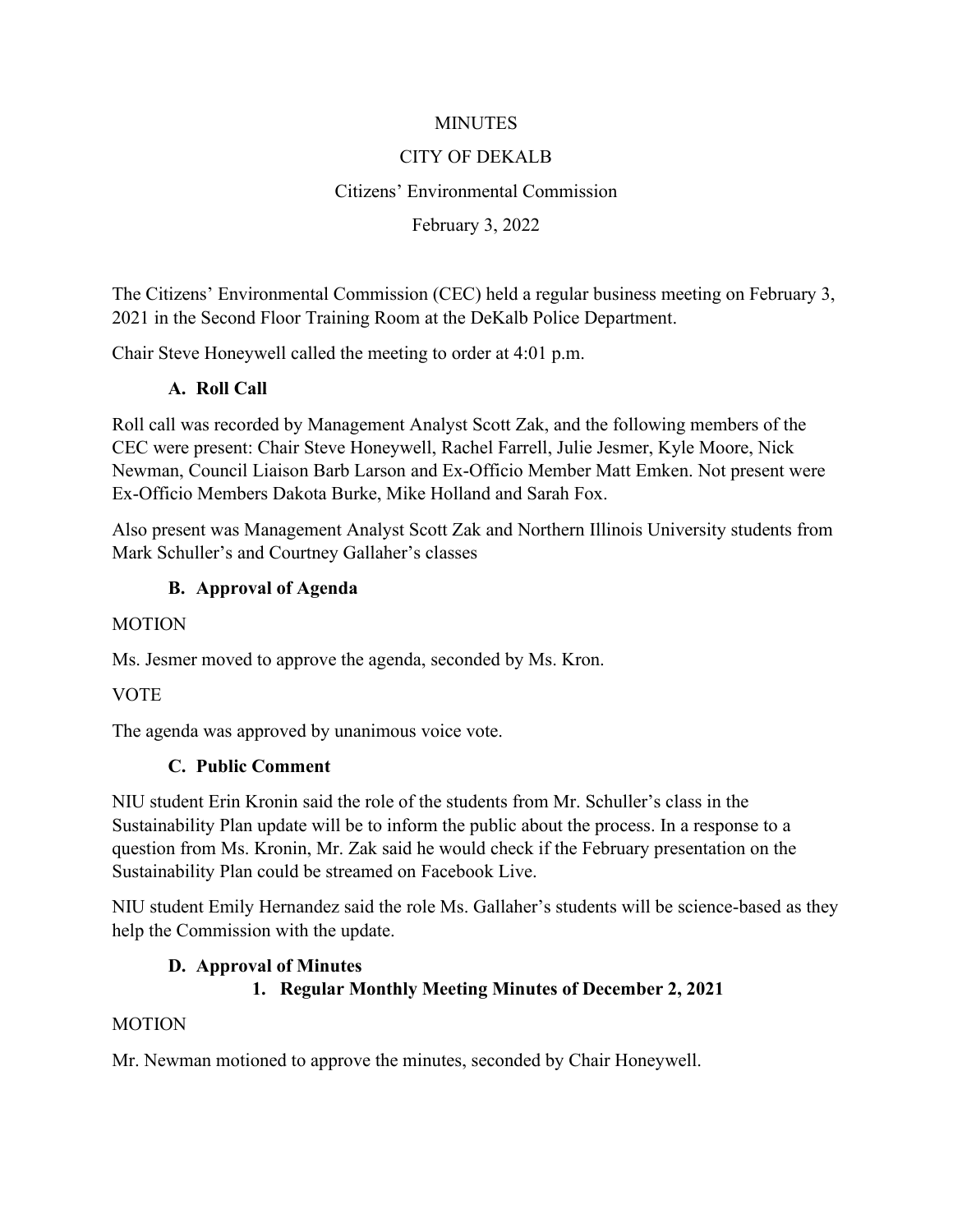Mr. Newman made a correction to the minutes, noting IWEA stands for Illinois Water Environment Association.

# **VOTE**

The corrected minutes were approved by a unanimous voice vote.

# **E. Commission Reports 1. DeKalb County Health Department**

Chair Honeywell read a report from Ms. Burke. The Health Department will be hosting a household hazardous waste collection at DeKalb Airport in June and is piloting a recycling program for multi-unit buildings. Ms. Kron said this was encouraging since the Commission has tried for years to have recycling at these buildings, but costs were always an obstacle.

# **2. DeKalb Park District**

Mr. Emken reported grant-funded projects at the Ellwood House would begin in March or April. They include work to address flooding and installation of dark-sky compliant lighting. The Park District is coordinating with NIU for a clean-up day at Hopkins Park on Earth Day, April 27. Ms. Jesmer said the Trash Squirrels would be interested in participating.

# **3. Kishwaukee Water Reclamation District**

Chair Honeywell read a report from Mr. Holland. The District's second power generator using methane gas went online Jan. 25. Not only is the District's energy consumption now net-zero, but it is producing more power than it uses. Mr. Newman said most of the waste used by the generator is from waste hauler drop-offs.

# **4. Northern Illinois University**

Chair Honeywell read a report from Ms. Fox. She said law students may be interested in helping with sustainability planning and that her Environmental Law students have read the City's Sustainability Plan. She referred the Commission to sustainablecitycode.com for model local ordinances and other sustainability resources and to a recent EPA grant webinar at epa.gov/grants/how-apply-grants.

# **5. City Staff Liaison**

Mr. Zak shared that Adrian Lopez declined reappointment to the Commission, leaving the Commission with two vacancies.

# **F. New Business**

# **1. Transfer of chair position**

It was shared that Mr. Honeywell's appointment to chair of the Commission has been approved by Mayor Cohen Barnes and the City Council.

# **2. Election of new vice chair**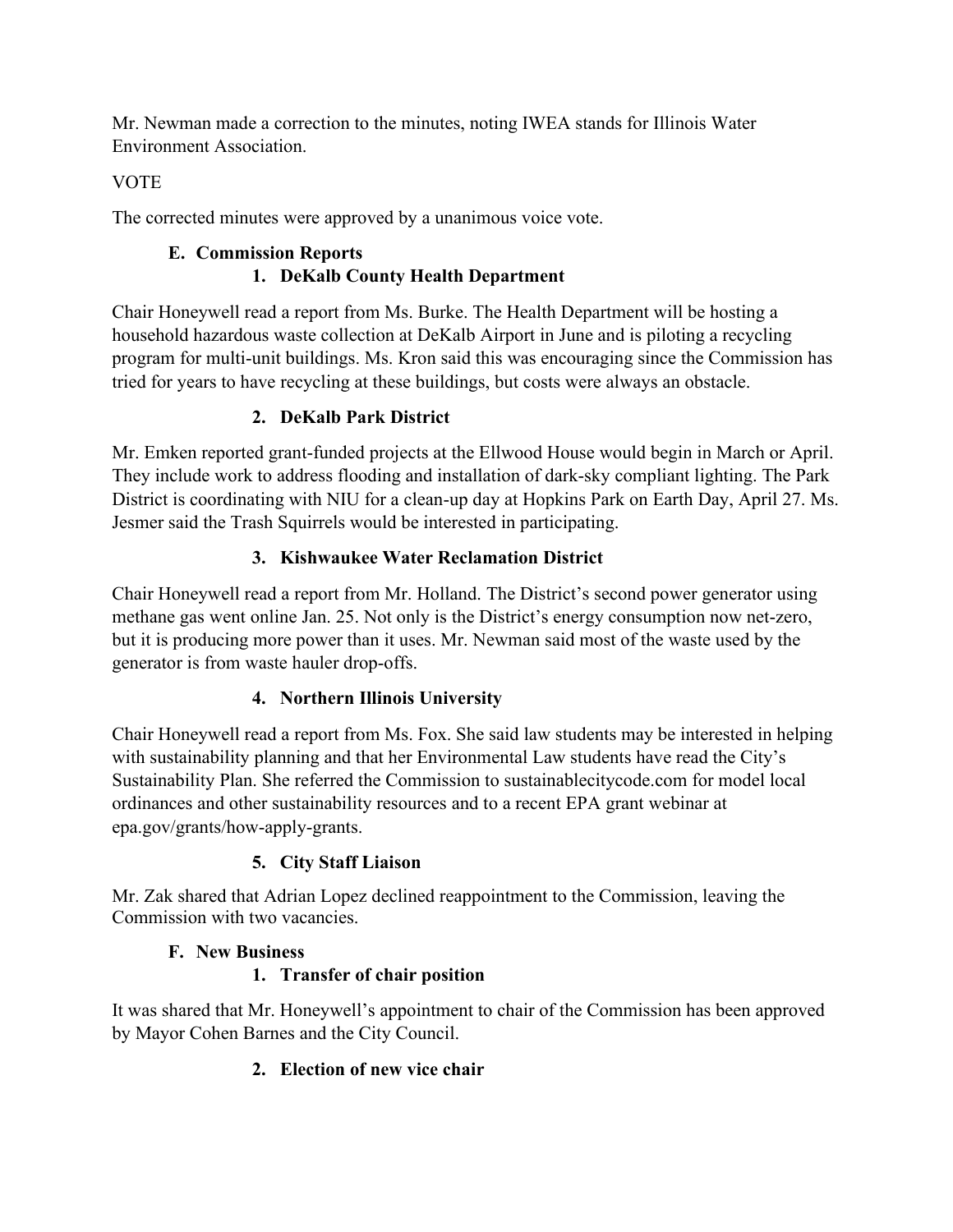Chair Honeywell explained the vice chair serves in that position for two years and will take over as chair in 2023.

### **MOTION**

Ms. Kron motioned to elect Mr. Newman as vice chair, seconded by Mr. Moore.

VOTE

Mr. Newman was elected vice chair by unanimous voice vote.

### **3. Welcoming our new member, new member still needed**

The reference to a new member was mistakenly added to the agenda. There is no new member. Regarding the two vacancies, Chair Honeywell will contact a Trash Squirrels member recommended by Ms. Jesmer, and Ms. Larson will look for contact information for Foti Pappas.

### **G. Old Business**

# **1. Collaboration with NIU for revisions of Sustainability Plan**

- **a. Mark Schuller, Professor of Anthropology and Center for Nonprofit and NGO Studies**
- **b. Courtney Gallaher's student involvement**

Since the NIU students were introduced during public comment, no additional information was presented here.

# **2. February presentation on Sustainability Plan**

Chair Honeywell reported the Yusunas Meeting Room at the DeKalb Public Library has been reserved from 7-8:30 p.m. on Feb. 24 for the presentation, and it will be publicized by the library and the Daily Chronicle. Mr. Zak said he would check with the City Attorney on whether the presentation must be posted as a public meeting.

# **3. March presentation on solar with 350 Kishwaukee**

Ms. Kron said there was uncertainty about whether the presentation would be cancelled and whether the Commission was a co-sponsor or invitee. Because of these questions, the presentation has been suspended.

# **4. Next article for Daily Chronicle**

It was agreed that Mr. Newman will write the March article using the data that has been compiled on light pollution and intrusion. Mr. Moore will then do an article using information supplied to the Commission on plants that handle salt well. Ms. Jesmer will cover trash for the May article.

# **5. CEC member recruitment**

Having been discussed earlier, no new information was presented here.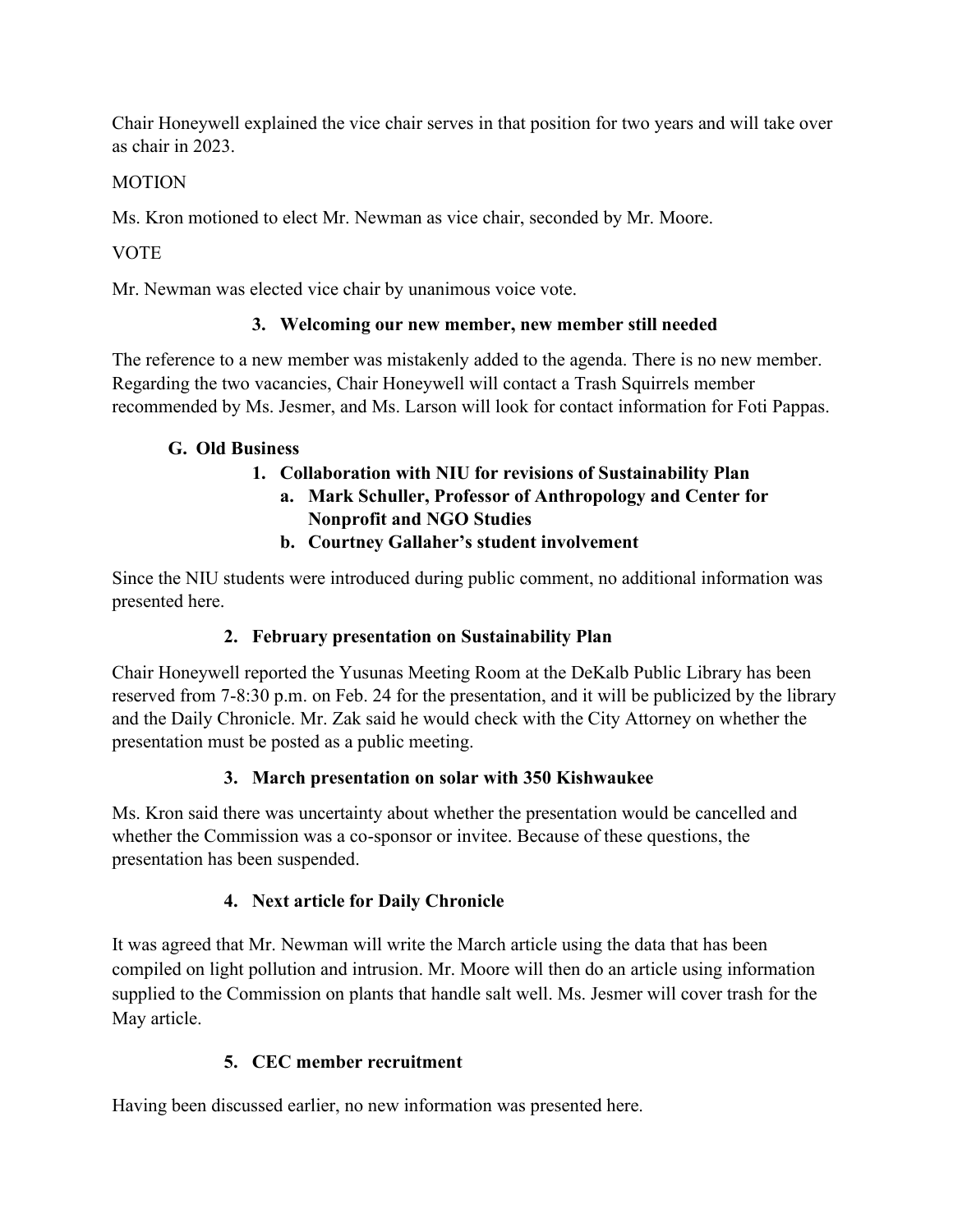### **6. Grant possibilities**

Mr. Newman said he would look at the EPA grant webinar suggested by Ms. Fox and check with the Illinois Water Environment Association about funding collaboration in the second half of the year. Mr. Emken noted that anything in the approved Kishwaukee watershed plan is eligible for EPA funding.

# **7. Coffee with the CEC—press release**

Mr. Honeywell reported he will get a press release ready by next week to send to the Chronicle.

# **8. Building guidelines and guidelines for solar farms**

Ms. Kron asked if the City Council was interested in solar farm guidelines. Ms. Larson said creating City guidelines could encourage developers to choose other communities, and questioned if the Commission would want to possibly prevent an owner from being able to make more on their land. She added requiring natives under panels could lead to thistle and sunflowers on neighboring properties.

# **9. Budget considerations**

Mr. Newman reported that GoFundMe appeared to be the only option for crowdfunding, but you need to be a nonprofit group or individual.

Ms. Kron ask what came of the budget considerations submitted to the City by the Commission. Ms. Larson said there are no commission budgets provided by the City.

# **10. Updates on other issues**

Ms. Kron asked if the PRIDE Award certificates had been mailed. Mr. Zak said he was unaware the certificates were sent by the City but he would do so.

# **H. Announcements**

# **1. New announcements**

No announcements were made here.

# **2. Next meeting: March 3, 2022 at 4:00 p.m.**

# **I. Adjournment**

# MOTION

Ms. Kron motioned to adjourn the meeting, seconded by Mr. Moore.

# **VOTE**